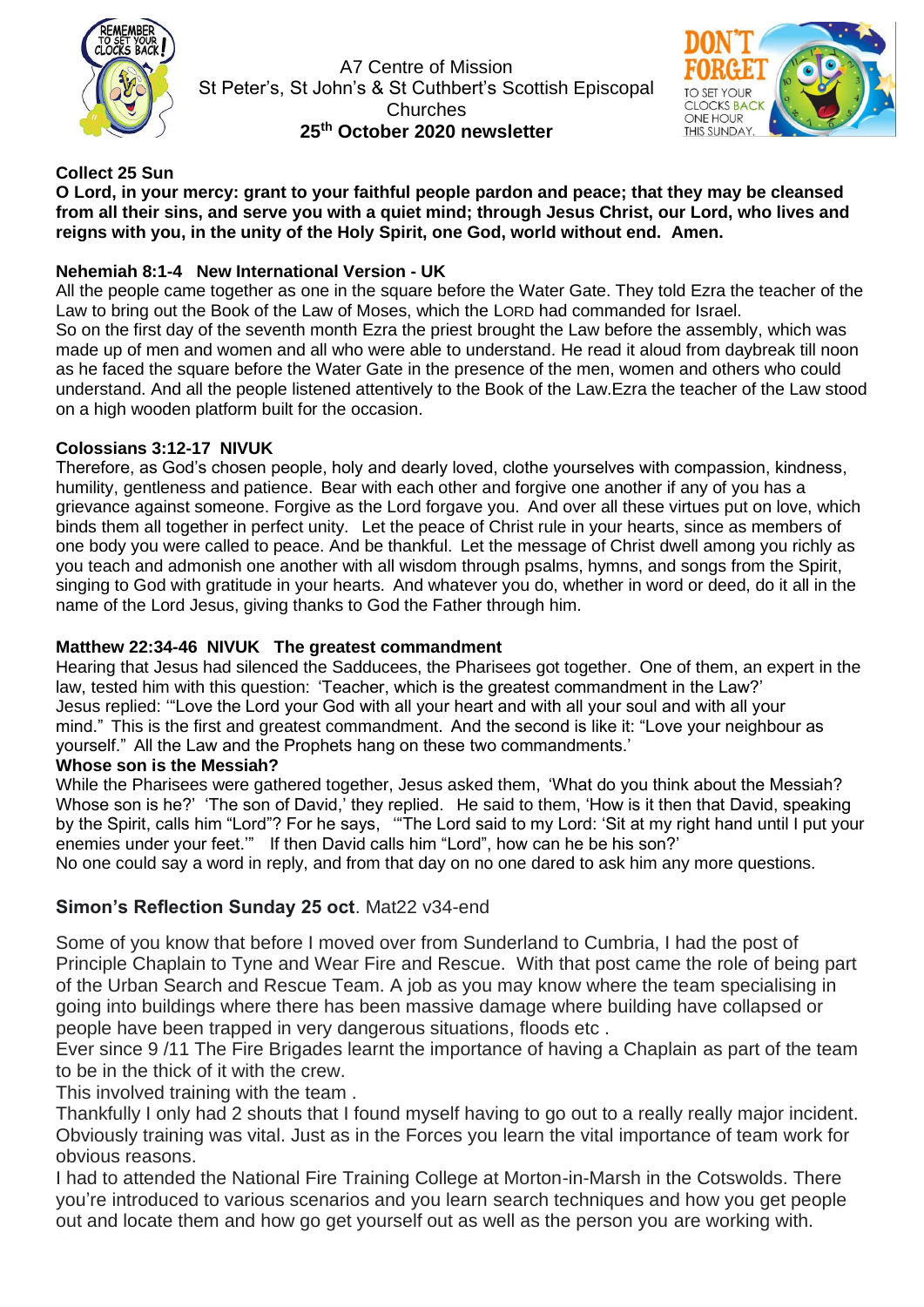**Lord, in your Mercy: Hear our Prayer**

One of the greatest challenges to me was Fire. I remember someone being badly burnt by a spillage of aviation fuel. Not a pretty sight and one I will remember always.

I was asked to go into what was called the Hot Box. This is an old IOS Container which had been set a light and we had to go in and retrieve a dummy.

I'm not kidding you the heat was tremendous. Even though I was fully kitted up and wearing oxygen you could still feel the heat and the flames seemed enormous.( If I DIDN'T have a faith then, I guarantee I would have afterwards, as it was just like the image's you get that you are shown of Hell when you were a kid.)

Well I was petrified. The instructor took me in. Seeing that I was so scared he started to ask me did I do Christenings? To which I thought – "WHAT? Here I am in burning container and you are asking me about a Christening?!!"

"Yes" he said and we then started to have this conversation about Christening in this inferno of fire.

When we got out about 10 min later. He explained how it was a tactic to distract me from my fear and overcome it. Believe it or not it worked. He then said "Don't take your helmet off unless I'm still wearing my gloves." What did I go and do? Take my gloves off then my helmet. OUCH! Gosh that helmet was still very hot. I never took my helmet off again if I was not wearing gloves.

So why have shared that with you?

In the Gospel, the Pharisees and Priests are still trying to catch Jesus out and this time Jesus doesn't answer them with another question. No, he gives them a straight answer.

Love Your God with all you have Got to give him. in fact, he goes further, and tell them Love your neighbour as you Love yourself.

These are the Greatest Commandments.

No, they are not the 1st commandments as in the 10 commandments, but the Love your God with all you have. That would have been drummed into all Jews. They would have known it.

It's a Commandment that we as individuals and as a Church say every week in one way or another in our worship. Perhaps we as a Church should look more as to how we witness this as a Church to the community that we live with and serve.

Really ask ourselves as a Church just how are we doing this or are just too busy looking inwards on ourselves rather than reaching out to our community. What does Love God more than anything else mean to us?

Then Love the community made up of undesirable people such as addicts, young annoyingly noisy groups, drunks, convicts, ex-convicts etc as well as good people to Love them all. Gosh that's a tall order. But that's what God expects of us to do. The thing is, the more we Love God the easier it becomes, To Love our neighbour. But to do this we have really get to know God's

Love. How? By reading the Scriptures and praying them through, asking God to help us understand them and then living them out.

As we do that our love deepens as we begin to know God and see him at work even in areas that seem impossible.

Going back to my experience. You not only have to learn to depend on each other and learn team work and how to help your mates out but if you DIDN'T have respect for human life, for everyone. There is no way you put your life in danger by walking into a burning building or an unsafe structure, Or dangerous heights or floods, for a complete stranger. No matter who they are or what they have done. You could not do it unless you had compassion for your fellow being.

This is just what Christ did for us when He died on the Cross for us and asked God to forgive us Can we as a Church do the same? Amen.

numerous than the stars. Grant that all people may share in the blessings of your covenant, accomplished through the death and resurrection of your Son and sealed by the gift of your Spirit.

#### **Intercessions for the Last Sunday after Trinity Year A – 25th October 2020** Everlasting God, you made a covenant with our ancestors and pledged them descendants more

Amen.



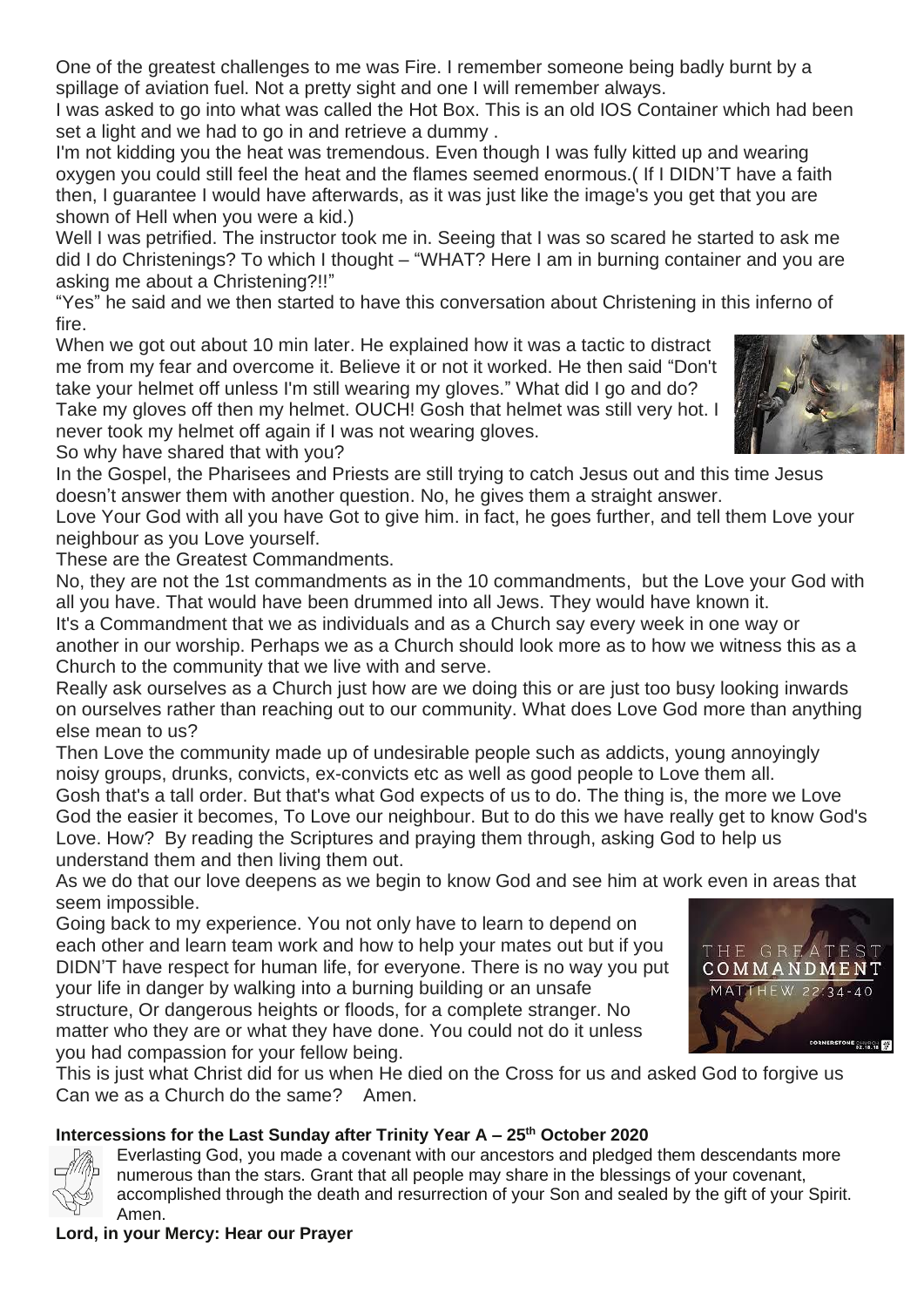Loving God, we hold the needs of our sisters and brothers as dearly as our own needs. Help us to love you with all our hearts and with all our souls and with all our minds and to love our neighbours as ourselves. With these commandments before us we offer our thanksgivings and our petitions on behalf of the church here in A7 Centre of Mission and throughout the world.

### **Lord, in your Mercy: Hear our Prayer**

Creator God, we pray for the peoples of the world that they may enjoy un-perverted justice whether they are poor or rich, great or small. We pray that those who use violence and terror to bring about their desires and those who then so readily seek revenge following acts of terrorism may instead pursue all that makes for peace.

# **Lord, in your Mercy: Hear our Prayer**

Father God, we thank you for our families and friends. We thank you for modern technology which enables us to hear and see them so easily and to keep in touch even though separated by great distances. We especially pray at this time for those friends and family members in care homes where they are having difficulty in visiting them

# **Lord, in your Mercy: Hear our Prayer**

Holy God, friend of those in need, your Son Jesus has loosened our burdens and healed our spirits. We lift before you for those still burdened, those seeking healing, those in need within the church and the world especially in these difficult times with the ongoing Pandemic. Remembering in our hearts those who are know to us and all those know to You

# **Lord, in your Mercy: Hear our Prayer**

Loving God of all consolation, your Son Jesus was moved to tears at the grave of Lazarus his friend. Look with compassion on those bereaved and grieving at the loss of a loved one; give to their troubled hearts the light of hope and strengthen in all of us the gift of faith, in Jesus Christ our Lord. We particularly remember the anniversaries be bring to you on All Souls Day.

### **Lord, in your Mercy: Hear our Prayer**

Gracious God, at the start of this new week, recognising your trust in us to live and preach the Gospel, make us always more ready to please you rather than to seek the praise of the secular world **Merciful Father, accept these prayers, for the sake of your Son, our Saviour Jesus Christ, Amen**



### St Peter's Harvest Offering

Although we have not had an opportunity to hold our normal harvest festival service there is an opportunity to make a harvest offering. The

money we all contribute will be sent to Tearfund's Yemen Appeal to relieve food poverty in this war torn country. You can make your offering by putting money in the basket at the back of church this Sunday, by



transferring directly to the church's bank account (put "Harvest Offering" as reference), or sending your offering to our Treasurer, John Maltman (Tel: 01896 850556; Address: Llameros, 1 Bowland Road, Clovenfords, TD1 3ND; email: [john.maltman@forthports.co.uk\)](mailto:john.maltman@forthports.co.uk). Thank you.



As part of the ongoing response to the Coronavirus pandemic the Scottish Episcopal Church (SEC) will be broadcasting video coverage of Eucharistic services via its website, social media channels and YouTube channel. The web page is located at [www.scotland.anglican.org/broadcast-sunday-worship](http://www.scotland.anglican.org/broadcast-sunday-worship) **F8044** For those who are not online the Archbishop of Canterbury has set up a Freephone Daily Hope service of DailyHOPE hymns, prayers and readings. It is available 24 hours a day on 0800 8048044

Join Pip this week at Holy Trinity at<https://www.holytrinitymelrose.org/> and click on the link - Holy Trinity YouTube channel. 11.00a[m https://www.youtube.com/channel/UCJkxEgnglnze4SeN4I54Ecw](https://www.youtube.com/channel/UCJkxEgnglnze4SeN4I54Ecw) 

St John's Selkirk now has their weekly Sunday services on their YouTube channel, with several (different) familiar voices each week, music, inspirational quotes and images at <https://www.youtube.com/channel/UC9lTNAH6VHZkqM0NiH6Vt9w> available from 10am each Sunday morning..



11am to 11:30 every Wednesday morning. <https://us02web.zoom.us/j/87979280424?pwd=UEJzRXk0UFpVcnJuaUVZTzJvaE92UT09> Meeting ID: 879 7928 0424 Password: 023545 Host: Tim Hatton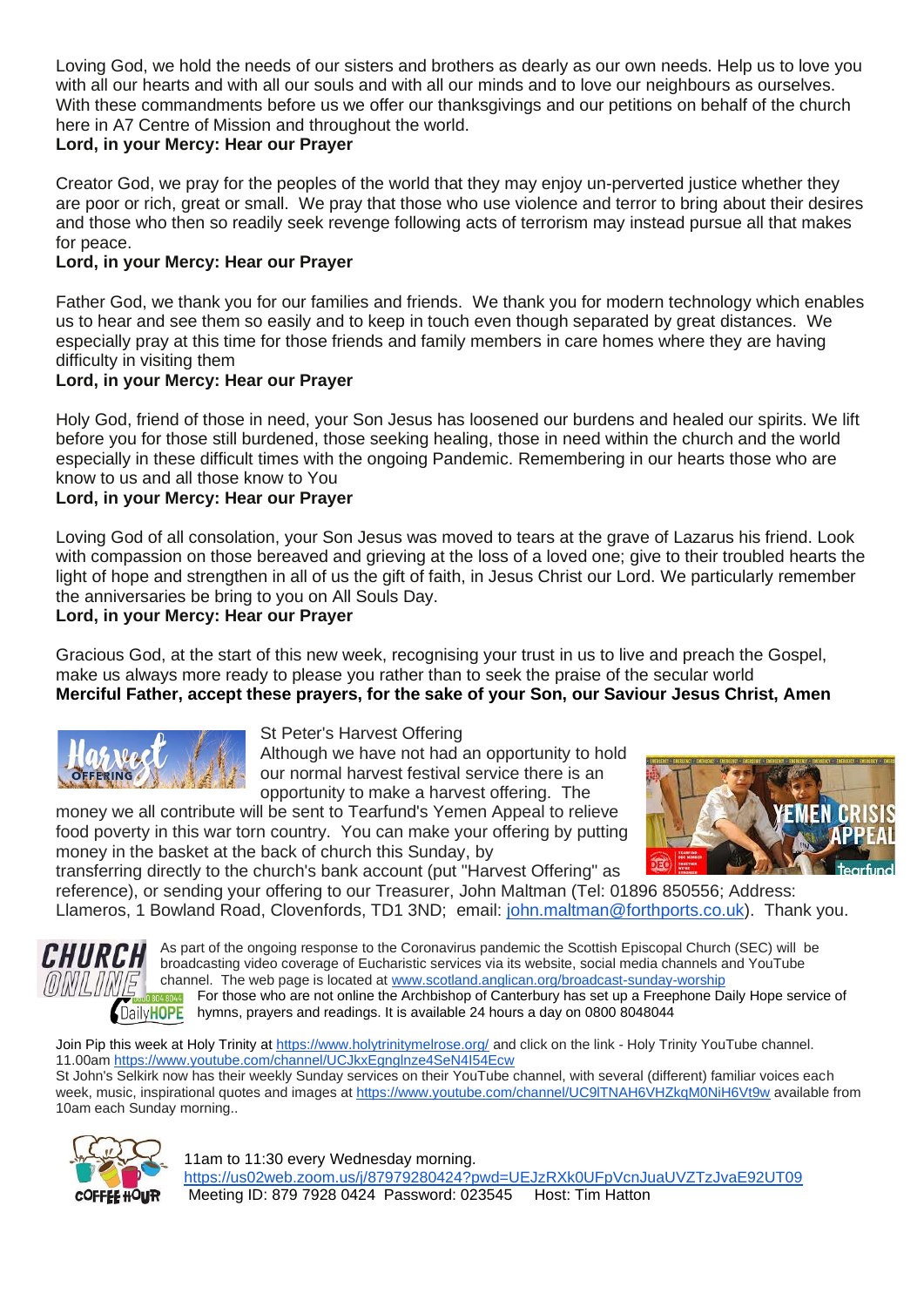

Bible Studies hosted on Zoom - all are welcome. Wednesday 7:30pm & Thursday 10:30am hosted by John Marsden

Follow this link : <https://zoom.us/j/7538094986?pwd=Q0x4YVk2b3Y5eEt0VkoxS0ZWVWxGUT09>

or use this information to open a Zoom meeting: Meeting ID: 753 809 4986 Password: 751474

# **IF YOU NEED SUPPORT**

#### **Priest in charge of St Peter's, St John's & St Cuthbert's Rev Simon Cake 07710523856 [cakekands@btinternet.com](mailto:cakekands@btinternet.com)**

**St Peter's pastoral support contact Monica Reynolds 01896 757114 [monica@tempelstowe.com](mailto:monica@tempelstowe.com) St Peter's prayer support Muriel Lounsbach 01896 831418 gordon.lounsbach@btinternet.com Tim Hatton (A7 Church Army) 07784872307 [tim.w.hatton@gmail.com](mailto:tim.w.hutton@gmail.com) St Cuthbert's pastoral and prayer contact Sue Crozier 01450 376499 [susancrozier17@yahoo.co.ukS](mailto:susancrozier17@yahoo.co.uk)t John's pastoral and prayer contact Margaret Moyes [mmoyes2@gmail.com](mailto:mmoyes2@gmail.com)**

### **opening for communal worship from September.**



St John's still has no date for getting back to using the church.

St Peter's 10.30am services on  $1<sup>st</sup>$  and  $4<sup>th</sup>$  Sundays will be Communion with Simon or other clergy. 2<sup>nd</sup> & 3<sup>rd</sup> Sundays will be Service of the Word. Thursday mornings will be a Said Communion service.

St Cuthbert's 10.30am services on  $2^{nd}$  &  $3^{rd}$  Sundays will be Communion, 1<sup>st</sup> & 4<sup>th</sup> Sundays Service of the Word. Wednesdays at 11.00am will be Said Holy Communion. Please remember to bring a face covering to wear unless you have health issues and the service booklet and newsletter which contains the readings etc for the week.

#### **WHEN YOU ARRIVE FOR THE SERVICE AT EITHER ST CUTHBERT'S OR ST PETER'S PLEASE BE READY TO FILL IN THE FORM FOR GOVERNMENT TRACK AND PROTECT. YOU NO LONGER NEED TO LET SHEENA KNOW IF YOU ARE PLANNING TO ATTEND**



Home Communion is only available to those people can't come out or get to church for self isolation reasons. Please book through Sheena then Simon will contact to arrange a time.

Reserved Sacrament is still suspended until further notice due to corona virus restrictions.

#### **Spiritual Communion**

Here is a prayer that can be used at 10.30 on Sundays when Simon will be celebrating the Eucharist For an Act of spiritual Communion, the following prayer -

My Jesus,

I believe that you are present in the most Holy Sacrament.

I love you above all things, and I desire to receive you into my soul.

Since I cannot at this moment receive you sacramentally, come at least spiritually into my heart.

I embrace you as if you were already there and unite myself wholly to you.

Never permit me to be separated from you. Amen.



Please let Sheena have the names of those you wish to remember so that I can put a list for each church congregation in next week's newsletter as we will be celebrating All Souls Day on 1st November. [smstcg1945@gmail.com](mailto:smstcg1945@gmail.com) or 01896 751694



This week between 27-31 October Whitchester are holding day retreats. If you wish to come for the day contact Whitchester Christian Centre On 01450 377477. Ask for Amanda or Simon. Christian Centre Whitchester is Covid Secure.

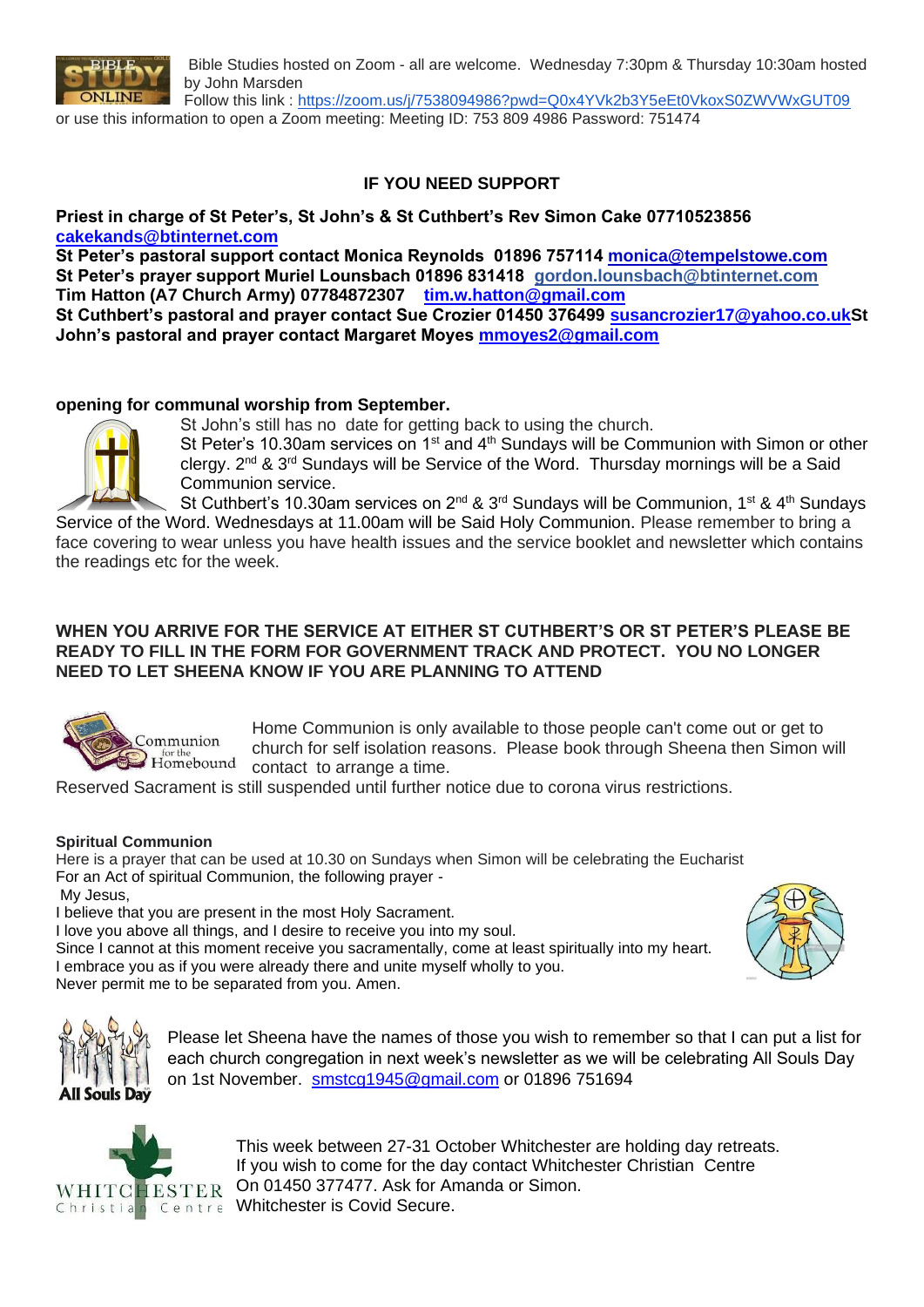#### **SOUND FAMILIAR?!**



#### MUST WEAR MASKS.

San Francisco, Oct. 24. An ordinance compelling the wearing of<br>gauze masks by every person in San<br>Francisco as a means of preventing the spread of the influenza epidemic was passed by the Board of Supervisors at the request of the Board of Health. Penalties for violation are tines ranging from \$5 to \$100 or ten days imprisonment or both. The ordinance is Immediately effective. Masks may be discarded only in homes or during meal times.

The total number of cases of Spanish iniluenza in California passed 50,-000 to-day.



# CORPORATION OF THE CITY OF KELOWNA-PUBLIC NOTICE

Notice is hereby given that, in order to prevent the spread of Spanish Influenza, all Schools, public and private, Churches, Theatres, Moving Picture Halls, Pool Rooms and other places of amusement, and Lodge meetings, are to be

All public gatherings consisting of ten or more are<br>prohibited.

D. W. SUTHERLAND, Kelowna, B.C.,<br>19th October, 1918.







"I'd put those clocks and watches back now, if I were you!'

#### **Remember that our clocks go back to GHT this Sunday.**

As well as these light hearted reminders I thought I'd just check how this annual rigmarole started. First a bit of the history of Greenwich Mean TIme Greenwich Mean Time or GMT is clock time at the Royal Observatory in Greenwich, London. It is the same all year round and is not affected by Summer Time (Daylight Saving Time) clock changes.

**BACK MEANS HAVE TO WAIT ANOTHER HOUR FOR MY FOOD?** 

**TURNING CLOCKS** 

When the sun is at its highest point exactly above the **Prime** [Meridian,](https://greenwichmeantime.com/articles/history/prime-meridian/) it is 1200 noon at Greenwich.

GMT is also a time zone, used by the United Kingdom of Great Britain and Northern Ireland [\(UK\)](https://greenwichmeantime.com/uk/time/) when Daylight Saving Time is not in use, from October to March.

The **Greenwich Meridian** (Prime Meridian or Longitude Zero degrees) marks the starting point of every **[Time Zone](https://greenwichmeantime.com/time-zone/)** of the time zone map.

GMT was originally set up to aid naval navigation when travel around the globe started to open up with the discovery of the "New World" (America) in the fifteenth century. Greenwich was a royal park and palace on a hill to the south of the River Thames east of **[London](https://greenwichmeantime.com/uk/london/time/)**.

In 1675 the great race to create accurate maps for navigators had begun and Charles II offered the land to The Royal Society for Britain's first national observatory. Christopher Wren was commissioned to design the domed building. John Flamsteed was appointed the Astronomer Royal. British mapmakers began to set Longitude from Greenwich and in 1884 it was adopted as the Prime Meridian.

To save energy and help the war effort, the **Summer Time** Act 1916 advanced the clocks in the UK for 1 hour from May 21 until October 1 in the same year. **Summer time**, or DST, proved so popular that it was named **British Summer Time** (BST) and the seasonal practice kept.

During World War One when the need to [conserve coal](https://www.historic-uk.com/HistoryUK/HistoryofBritain/World-War-One-Agriculture-Industry/) made the suggestion of daylight saving more pertinent. Germany had already introduced a similar scheme when the Summer Time Act was finally passed in the UK on 17th May 1916. The clocks went forward one hour on the following Sunday, 21st May. The time changes were widely advertised in the press. To return to GMT on 1st October 1916, people were advised to put their clocks forward by 11 hours rather than turning the hands back an hour, as in those days this would break the mechanism.